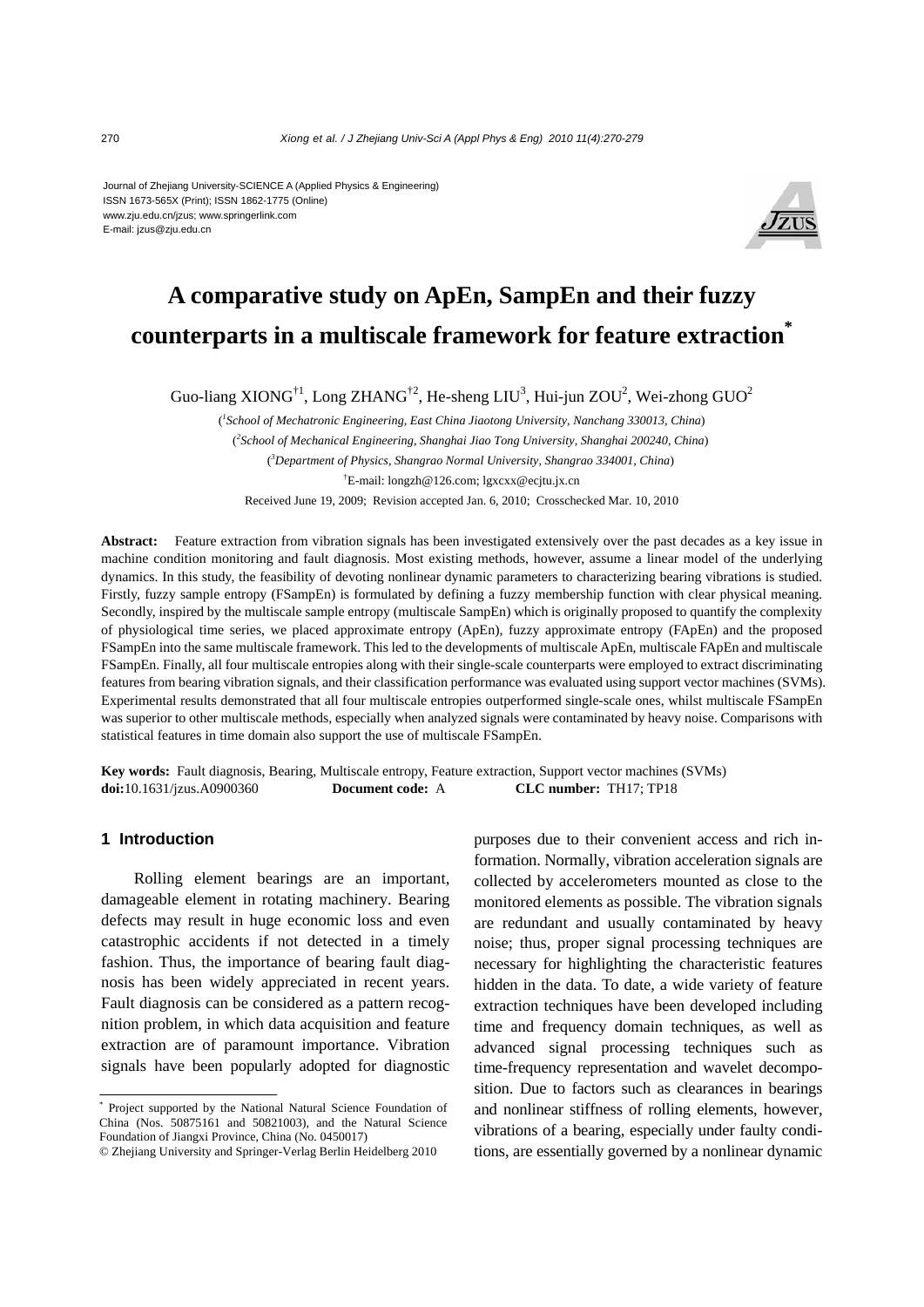model. As a result, these normally utilized feature extraction methods which are aimed mainly at linear vibration signals may all exhibit limitations. This study is therefore directed toward applying nonlinear dynamic theory to feature extraction for bearing fault diagnosis.

With the advancement of nonlinear dynamics, various nonlinear models have been constructed in order to examine nonlinear behaviors of bearings and many efforts have been undertaken to develop nonlinear dynamic parameters to characterize bearing vibration signals as well. Correlation dimension (CoD) is among these efforts for feature extraction (Logan and Mathew, 1996; Jiang *et al.*, 1999; Wang *et al.*, 2001). Though CoD has been gaining popularity in fault diagnosis, it has at least the following three deficiencies: (1) reliable estimation of CoD requires a large number of data points; (2) the typical estimation method (known as the Grassberger and Procaccia (G-P) algorithm) assumes signals to be stationary and noise-free; and (3) utmost attentions must be paid to the selection of corresponding parameters, otherwise under- or over-estimations are possible (Jiang *et al.*, 1999). Thus, the computation is complex (Yan and Gao, 2007).

Because of these major drawbacks of CoD, it is necessary to explore other nonlinear methods. Two of these alternatives are approximate entropy (ApEn) and sample entropy (SampEn), which have found many applications in processing physiological signals (Pincus, 1991; Richman and Moorman, 2000; Chen *et al.*, 2006; Kaffashi *et al.*, 2008; Liao *et al.*, 2008) as well as mechanical vibration signals ( Xu *et al.*, 2002; Yan and Gao, 2007). ApEn and SampEn quantify the regularity of time series by evaluating the conditional probability that two vectors of length *m* similar within a tolerance *r* will become dissimilar when a successive point is added to them. Therefore, a larger entropy indicates a greater irregularity of time series. By eliminating self-matches, the drawbacks associated with ApEn are removed from SampEn, these drawbacks including the bias in its estimation and poor relative consistence. In both ApEn and SampEn, however, the criteria *r* used to determine the vectors' similarity is discontinuous, which may lead SampEn to be undefined for short records, and make both of them sensitive to noise and change in the parameters *m* and *r*. In view of these deficiencies, Chen *et al.* (2009)

proposed a fuzzy entropy, replacing this discontinuous criteria with a continuous Gaussian function of which the function shape is controlled by two parameters. Nevertheless, the physical meanings of these two parameters are not clear and the proposition is only integrated into ApEn. We will refer to Chen *et al.* (2009)'s fuzzy entropy as fuzzy ApEn (FApEn) so as to distinguish it from other types of fuzzy entropy. In this work, by firstly defining a new fuzzy membership function being of clear physical meaning, the idea of Chen *et al.* (2009) is carried over to SampEn resulting in a new entropy, named fuzzy SampEn (FSampEn).

Above-mentioned entropies, no matter ApEn, SampEn or their fuzzy counterparts (FApEn and FSampEn), all calculate entropies at only one time scale. This may lead to an inaccurate description of machine vibration signals, since the vibration signals of machinery are usually emitted from many adjacent sources (e.g., bearings, gears, rotors and macrostructural oscillation). These different sources will manifest themselves on different time scales. For this reason, it is preferable to extend the single-scale entropies to a multiscale framework. Similar to the vibration signals, physiological and physical signals also exhibit multiscale property. Based on this characteristic, Costa *et al.* (2002) proposed multiscale sample entropy (multiscale SampEn), which calculates SampEns across multiple time scales. When applied to a range of physiological and physical signals, this multiscale approach has achieved better and more meaningful results than single-scale ones (Costa *et al.*, 2002; 2005; Escudero *et al.*, 2006; Li and Zhang, 2008; Wang and Ma, 2008). Taking into account both the similar multiscale property and the effectiveness of multiscale SampEn showed by Costa *et al.* (2002), we propose to further extend ApEn, FApEn and the proposed FSampEn into the same multiscale framework for vibration signal processing, thus resulting in developments of novel concepts: multiscale ApEn, multiscale FApEn and multiscale FSampEn, respectively. The relationship between these single-scale entropies and their multiscale counterparts is shown in Fig. 1.

We illustrate the feature extraction ability of the entropies in Fig. 1 by processing vibration signals from twelve kinds of bearing conditions. Their classification performances are evaluated using support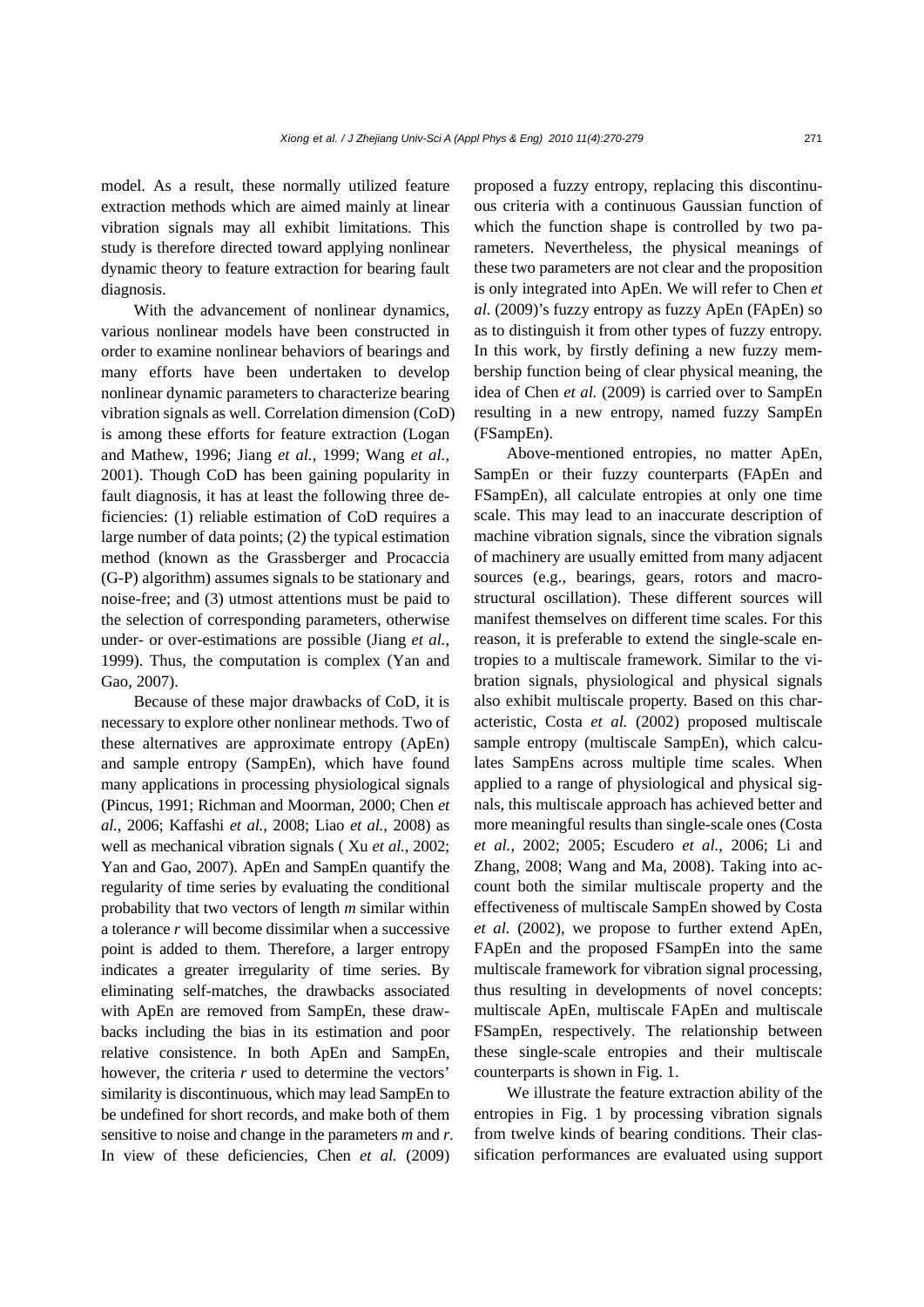vector machines (SVMs). SVM is a classifier performing better on small sample-sized problems and has better generalization than the widely used artificial neural networks (ANNs) (Widodo and Yang, 2008).



**Fig. 1 Relationship between various entropies** 

## **2 Principle and methods**

In this section, the theoretical background of ApEn, SampEn, FApEn as well as the multiscale framework will be briefly reviewed. In addition, the proposed FSampEn, multiscale ApEn, multiscale FApEn and multiscale FSampEn will be detailed.

### **2.1 ApEn and SampEn**

The definitions and calculation steps of ApEn and SampEn are depicted in Figs. 2 and 3, respectively. There are three main differences between ApEn and SampEn: (1) self-matches are eliminated from SampEn, which is reflected by  $j \neq i$  in Fig. 3; (2) in order for *X* to has equal number of pattern for both the pattern lengths *m* and *m+*1, *X* has *N*−*m* rows in SampEn instead of *N*−*m+*1 in ApEn in the case of pattern length  $m$ ; and (3) to avoid ln0 caused by removing self-matches, addition operation is performed prior to the natural logarithm operator in SampEn (reflected in  $\phi_m$  and the final output). These modifications are intended for SampEn to remove the bias in the estimation of ApEn.

Roughly speaking, in ApEn and SampEn, *B*(*i*) presents the probability that the *i*th pattern finds a similar pattern in the pattern space *X*. Hence,  $\phi_m$  indicates the probability that for any pair of patterns of length *m* to be similar with each other. As a result

Input: Data  $x$  of length  $N$ , patter length  $m$ , tolerance  $r$ . Procedure:

$$
X = \begin{bmatrix} x(1) & x(2) & \cdots & x(m) \\ x(2) & x(3) & \cdots & x(m+1) \\ \vdots & \vdots & \vdots & \vdots \\ x(N-m+1) & x(N-m+2) & x(N) \end{bmatrix};
$$
  
\nFor  $i = 1$  to  $N-m+1$   
\nFor  $j = 1$  to  $N-m+1$   
\n $d(i, j) = \max(|X(i, 1) - X(j, 1)|, |X(i, 2) - X(j, 2)|$   
\n $\cdots, |X(i, i + m - 1) - X(j, j + m - 1)|);$   
\n $D(i, j) = H(d(i, j));$   
\nEnd  
\n $B(i) = \frac{1}{N-m+1} \sum_{j=1}^{N-m+1} D(i, j);$   
\nEnd  
\n $\phi_m = \frac{1}{N-m+1} \sum_{i=1}^{N-m+1} \ln B(i);$   
\nSimilar computations are performed for pattern length  $m+1$   
\nresulting in  $\phi_{m+1}$ ;

Output:  $\text{ApEn}(x, m, r) = \phi_m - \phi_{m+1}$ .

#### **Fig. 2 Pseudocode of ApEn**

Input: Data  $x$  of length  $N$ , patter length  $m$ , tolerance  $r$ . Procedure:

$$
X = \begin{bmatrix} x(1) & x(2) & \cdots & x(m) \\ x(2) & x(3) & \cdots & x(m+1) \\ \vdots & \vdots & & \vdots \\ x(N-m) & x(N-m+1) & x(N-1) \end{bmatrix};
$$

For 
$$
i = 1
$$
 to  $N-m$   
\nFor  $j = 1$  to  $N-m$   $(j \neq i)$   
\n
$$
d(i, j) = \max (|X(i, 1) - X(j, 1)|, |X(i, 2) - X(j, 2)|
$$
\n
$$
\cdots, |X(i, i + m - 1) - X(j, j + m - 1)|);
$$
\n
$$
D(i, j) = H(d(i, j));
$$
\nEnd  
\n
$$
B(i) = \frac{1}{N-m-1} \sum_{j=1}^{N-m+1} D(i, j);
$$
\nEnd  
\n
$$
\phi_m = \frac{1}{N-m} \sum_{i=1}^{N-m} B(i);
$$
\nSimilar computations are performed for pattern length  $m+1$ 

resulting in  $\phi_{m+1}$ , with

$$
X = \begin{bmatrix} x(1) & x(2) & \cdots & x(m+1) \\ x(2) & x(3) & \cdots & x(m+2) \\ \vdots & \vdots & & \vdots \\ x(N-m) & x(N-m+1) & x(N) \end{bmatrix};
$$

Output:  $\text{Samplen}(x, m, r) = \ln \phi_m - \ln \phi_{m+1}$ 

#### **Fig. 3 Pseudocode of SampEn**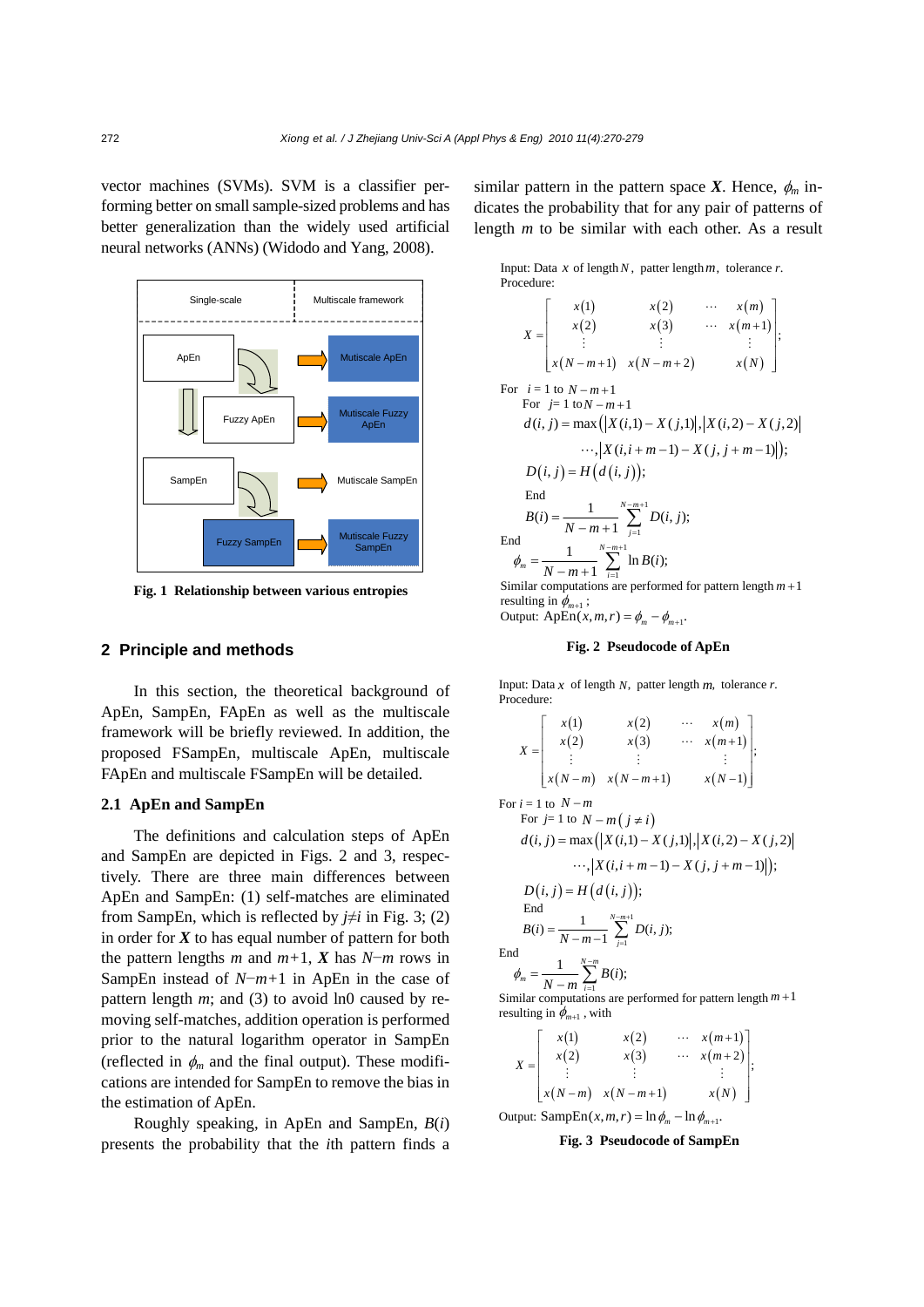of φ*m*−φ*m*+1 or lnφ*m*−lnφ*m*+1, the output entropy, ApEn or SampEn, represents the rate of creation of new information of the underlying system.

In both ApEn and SampEn, the function *H* which determines vectors' similarity is a Heaviside step function, as formulated by Eq. (1) and illustrated in Fig. 4. Such a step function is discontinuous, which makes a binary decision on the similarity between two vectors according to their distance. Such a distance is defined as the maximum distance between the respective scalar elements of the vectors.

$$
H = \begin{cases} 1, & d \le r, \\ 0, & d > r, \end{cases} \tag{1}
$$

where  $H=1$  indicates that two vectors are similar with each other, otherwise they are dissimilar. The discontinuity of this function may give rise to the following problems: (1) for short dataset,  $\phi_m$  or  $\phi_{m+1}$  in SampEn may be zero, thus leading SampEn to be undefined; (2) little change of *m* or *r* or noise disturbance may result in a large change of entropy value, thus lacking robustness. Due to such shortcomings, Chen *et al.* (2009) suggested replacing *H* with a continuous Gaussian type function, which is adopted to judge the level of similarity instead of a binary decision. This modification alleviates these deficiencies associated with ApEn. There are, however, still two points to be potentially enhanced for Chen et al. (2009)'s method. First, the parameters determining the Gaussian function could be defined with clearer physical meaning. Second, the idea of employing continuous



**Fig. 4 Heasivide step function and the formulated fuzzy membership function** 

SD represents the standard deviation of original signals, *μ* represents the similarity level of two vectors, *c* is the parameter controlling the steepness of the membership function, and *d* indicates the distance between two vectors

function to replace the step function could be carried over to SampEn.

#### **2.2 Fuzzy SampEn (FSampEn)**

Chen *et al.* (2009) replaced the function *H* in ApEn with a Gaussian function defined as

$$
\mu(d,r,n) = \exp(-d^n / r),\tag{2}
$$

where parameters *n* and *r* control the shape of the function  $\mu$ . The way the function shape varies with these two parameters, however, is not intuitively clear. As such, we defined a new Gaussian type function shown in Eq. (3). This function was used for ApEn and SampEn, thus resulting in new entropies, i.e., fuzzy ApEn (FApEn) and fuzzy SampEn (FSampEn).

$$
\mu(d,r,c) = \exp\left(-\frac{d^{\ln(\ln 2^c)/\ln r}}{c}\right).
$$
 (3)

Compared with those in Eq. (2), the parameters *r*  and *c* in Eq. (3) have clearer physical meanings, wherein  $r$  is a location parameter determining the location of the function (at which point the function takes a value of 0.5) and it corresponds to the tolerance  $r$  in the function  $H$ . The parameter  $c$  is a shape parameter deciding the steepness of the function as illustrated in Fig. 4. With *c* ranging from 0 to 1/ln2, the function varies from the Heaviside function to a horizontal line of value 0.5. Therefore, the larger value the *c* gets, the more relaxed the condition for vectors' similarity becomes, thus leading to more information loss. To maintain a balance between information loss and noise robustness, a value 0.01 was assigned to *c*. And *r* is given a value of 0.15×SD locating in the range of  $[0.1, 0.25] \times SD$  suggested in (Pincus, 1991; Richman and Moorman; 2000, Costa *et al.*, 2002; 2005), where SD represents the standard deviation of original signals.

Such a function in Eq. (3) can be viewed as a fuzzy membership function which measures the level of similarity between two vectors. Except the replacement of the  $H$  by  $\mu$ , the definitions and calculation steps of FApEn and FSampEn are the same as those of ApEn and SampEn as shown in Figs. 2 and 3, respectively.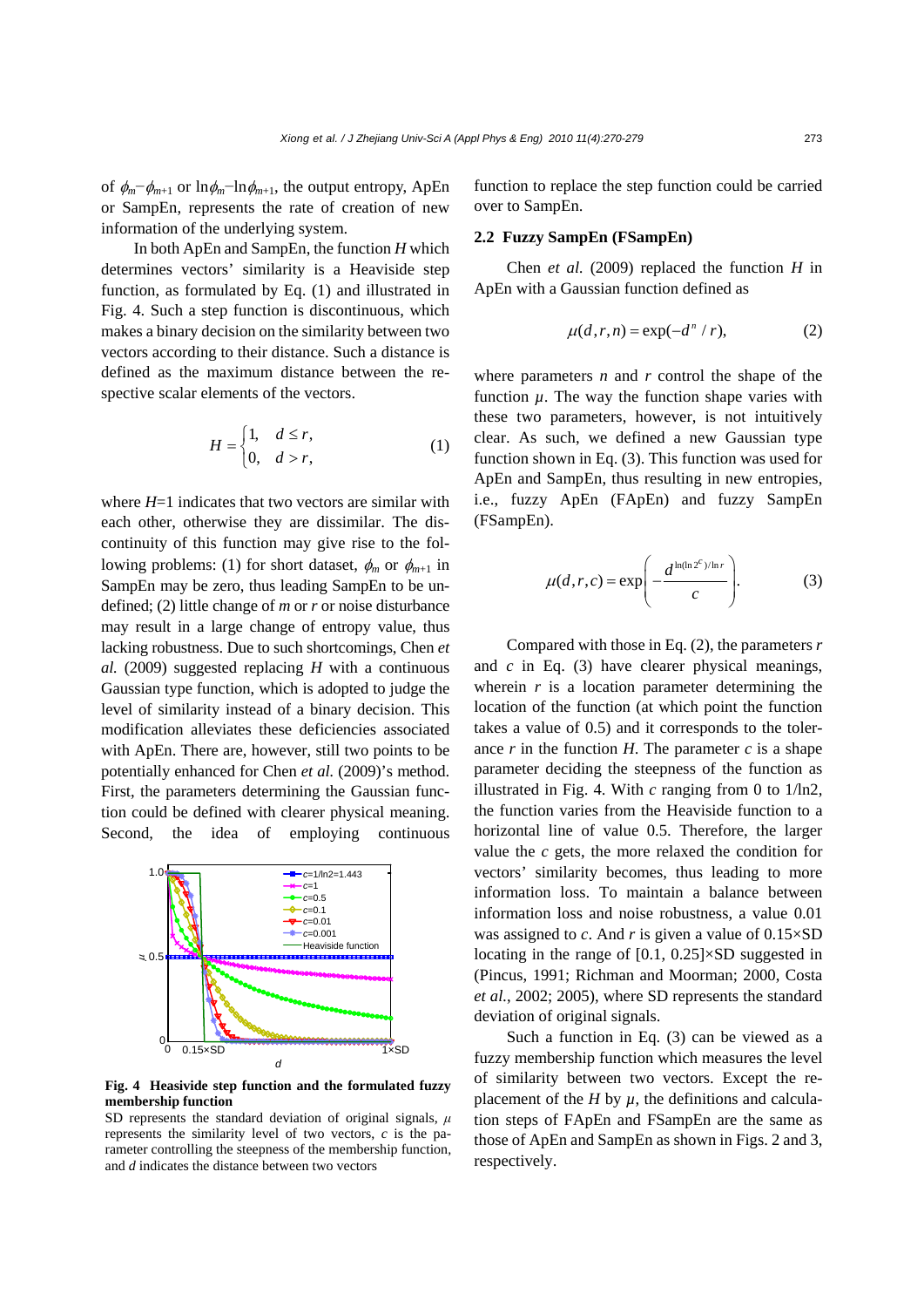#### **2.3 Multiscale framework**

Essentially, multiscale entropy refers to calculations of corresponding entropy over a sequence of scales. Therefore, constructing the multiscale framework is of crucial importance. Costa *et al.* (2002; 2005) proposed an approach to obtain consecutive coarse-grained versions of an original signal, and defined multiscale SampEn to analyze physiological and physical signals.

As shown in Fig. 5, the coarse-grained version at scale *τ* is obtained by taking arithmetic mean of *τ* neighboring original data points without overlapping. For scale  $\tau=1$ , the coarse-grained version is simply the original time series. The length of each coarse-gained version is *N*/*τ*, which decreases as the scale factor *τ* increases. Once those coarse-grained versions are built, multiscale entropy can be obtained by calculating conventional single-scale entropies on each of them. It is worth mentioning that the SD of the tolerance *r=*0.15×SD adopted to each scale is that of original signal, rather than that of each coarse-grained version at each scale.



**Fig. 5 Illustration of how to built coarse-grained time series at different scales of** *τ***=2 and** *τ***=3**

## **3 Experimental**

### **3.1 Experimental data**

To validate and compare the feature extraction ability of various entropies for fault diagnosis, experiments were conducted on rolling element bearing vibration data acquired from Case Western Reverse Lab (Lou and Loparo, 2004; Loparo, 2005; Abbasion *et al.*, 2007). Vibration acceleration data were measured from a bearing mounted on the output end of a motor. The considered bearing conditions cover the

following: normal, outer race fault, inner race fault, and rolling element fault. Each fault is a single-point fault induced artificially by electro-discharge machining, with defect sizes of 0.1778, 0.3556, 0.5334 and 0.7112 mm in diameter. The detail on the dataset is listed in Table 1. Each sampling collected 2048 data points, under a sampling frequency 12000 Hz and a shaft rotating speed 1797 r/min. Accordingly, the motor rotates about 5 revolutions over the time interval of a data sample.

#### **3.2 Experimental scheme**

As discussed above, one of the main advantages of FApEn and FSampEn is to improve the noise robustness of conventional ApEn and SampEn. Laboratory collected signals are often subjected to very small interference. Such signals, however, are too ideal compared to the field. Therefore, we designed two experimental schemes in order to highlight the noise robustness of the fuzzy entropies against that of the conventional ones.

Scheme I directly deals with the laboratory data shown in Table 1. In scheme II, the processed data are also those in scheme I, but with each data sample added with a white noise with noise power level located randomly between the range of  $[0.25, 1] \times$ signal power level. For example, Fig. 6a shows the noise level added to each sample of bearing condition 2. Figs. 6b and 6d show the measured 12th and 32nd records, while Figs. 6c and 6e are the corresponding ones with noise intentionally added, respectively. Data samples from the same bearing conditions were added with different levels of noise instead of an

**Table 1 Description of bearing vibration dataset** 

| Bearing                    | Defect size |              | Number of Label of bearing |
|----------------------------|-------------|--------------|----------------------------|
| condition                  | (mm)        | data samples | condition                  |
| Normal                     |             | 119          | 1                          |
| Outer race<br>fault        | 0.1778      | 59           | 2                          |
|                            | 0.3556      | 59           | 3                          |
|                            | 0.5334      | 59           | 4                          |
| Rolling ele-<br>ment fault | 0.1778      | 59           | 5                          |
|                            | 0.3556      | 59           | 6                          |
|                            | 0.5334      | 59           | 7                          |
|                            | 0.7112      | 58           | 8                          |
| Inner race<br>fault        | 0.1778      | 58           | 9                          |
|                            | 0.3556      | 59           | 10                         |
|                            | 0.5334      | 59           | 11                         |
|                            | 0.7112      | 58           | 12                         |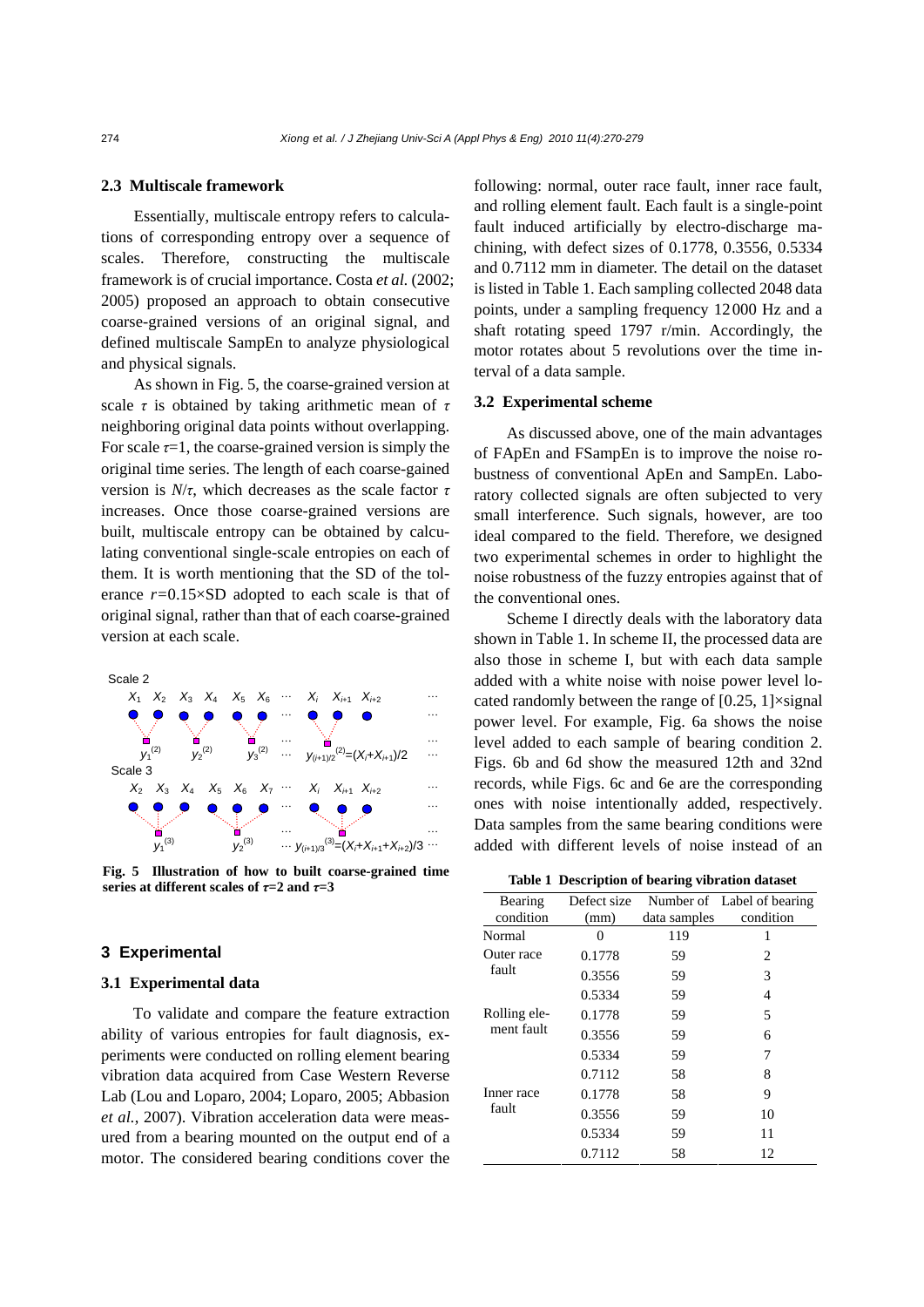

**Fig. 6 Taking the bearing condition 2 for example, shows (a) the power level of noise added to each data sample; (b) the 12th measured signal; (c) noise contaminated signal of (b); (d) the 32nd measured signal; (e) noise contaminated signal of (d)**

identical level. This reveal the ability of feature extraction method to extract characteristic features from vibration signals particularly in the case of the industrial practices filled with interference noise.

## **3.2 Parameter determination**

Before calculating entropies, there are four parameters to be determined, i.e., *r*, *c*, *m* and  $\tau_{\text{max}}$ . The values of *r* and *c* have been discussed above. The pattern length *m* is usually fixed as 2 in (Costa *et al.*, 2002; 2005; Escudero *et al.*, 2006; Li and Zhang, 2008; Wang and Ma, 2008). This is because *m*=2 provides a precise result using less data points compared with *m*>2, and provides more information than *m*=1. Hence, *m*=2 is also adopted here. The value of maximum scale factor  $\tau_{\text{max}}$  depends on the complexity of the system under consideration and the employed single-scale entropy. A larger  $\tau_{\text{max}}$  is needed, when the underlying system is complex, or the feature extraction ability of the single-scale entropy is poor. For the considered bearing system, a maximum scale factor 20 was first chosen. The optimal  $\tau_{\text{max}}$  is determined by a subsequent optimization procedure.

To quantify the feature extraction ability of various entropies, a classification algorithm is necessary. SVMs are increasingly exploited in many realms in contrast with ANNs (Hu *et al.*, 2005; Jiang *et al.*, 2005; Yuan and Chu, 2006; Yan *et al.*, 2007; Li and Wu, 2008). Due to the replacing of empirical risk minimization in ANNs by structural risk minimization, SVMs are reported to perform better on small-sample problems and have better generalization than ANNs. SVMs make use of kernel functions to map the original data to a higher dimensional space where the data may be linearly separated. There are various kernel functions used in SVMs, such as linear, polynomial, radial basis function (RBF) and sigmoid. Among them, RBF kernel is preferred because of fewer hyper-parameters and fewer numerical difficulties (Hsu *et al.*, 2009). For RBF kernel, there are two parameters to be determined, i.e., penalty parameter *C* and RBF width parameter *σ*.

Thus, in order for the experiments to be carried out, there are still three parameters to be determined, i.e.,  $\tau_{\text{max}}$ , *C* and  $\sigma$ . This problem can be solved by grid-search and cross-validation. At first, we set a variable range for each of them, e.g.,  $\tau_{\text{max}} \in [1:1:20]$ ,  $C \in [2^{-5:1:15}]$  and  $\sigma \in [2^{-15:1:5}]$ . Then, from each bearing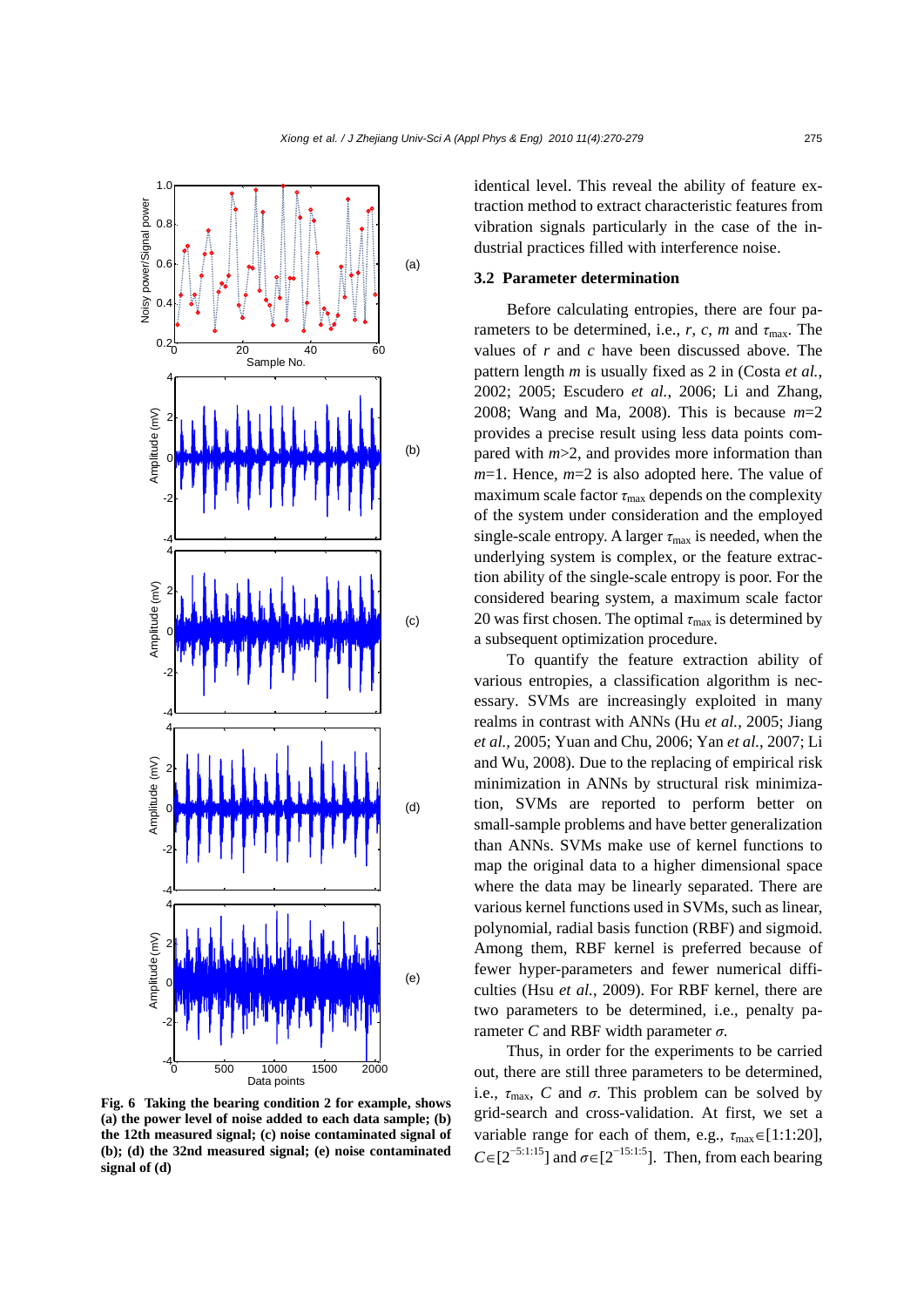condition, 20 data samples are randomly selected to constitute a database containing totally 240 samples. A 10-folds cross-validation is then performed on this database with each node  $\{\tau_{\text{max}}, C, \sigma\}$ . At last, the node  ${\tau_{\text{max}}}, C, \sigma$  giving the best classification result is selected for subsequent applications. It is worthwhile noting that only 20 samples of each bearing condition are used in this stage. The purpose here is to examine the classification performance on unseen data for SVMs.

### **4 Results and discussion**

#### **4.1 Comparison among various entropies**

Tables 2 and 3 show the results for schemes I and II, respectively. The feature extraction accuracies of all the entropies included in Fig. 1 are quantified by their classification rate over 100 tests. In each test, from each bearing condition, 20 samples were randomly chosen as training samples, the remainder for testing. The classification accuracies shown in the two tables are those for the testing dataset. The optimal  $\tau_{\text{max}}$ , average number of support vectors (SVs) and the optimal  $(C, \sigma)$  are determined from the best results during the 'parameter determination' step. In that step, the 10-fold cross-validation was used, but different folds tend to yield different number of SVs. Therefore, the average number of SVs over 10 folds is likely not an integral. SVMs make classification decisions based on the SVs rather than all of the training samples. And a small optimal  $\tau_{\text{max}}$  will lead to a small feature dimension. As a result, a small  $\tau_{\text{max}}$  or a small average number of SVs implies that SVMs perform classification at a high speed. Consequently, the feature extraction ability should be evaluated from these two aspects of classification accuracy and classification speed.

For single-scale ApEn and SampEn, for either scheme I or scheme II, the differences between them

**Table 2 Results on scheme I (on directly measured data)**

|                                       |         |                             |         | $\cdot$ |                  |                |                    |
|---------------------------------------|---------|-----------------------------|---------|---------|------------------|----------------|--------------------|
|                                       |         | Accuracy over 100 tests (%) |         |         | Optimal          | Average number | Optimal            |
|                                       |         | Average                     | Maximum | Minimum | $\tau_{\rm max}$ | of SVs         | $(C, \sigma)$      |
| Conventional<br>single-scale<br>based | ApEn    | 69.74                       | 72.38   | 65.90   |                  | 186.67         | $(2^{12}, 2^{-3})$ |
|                                       | SampEn  | 70.44                       | 73.14   | 66.29   |                  | 167.00         | $(2^{14}, 2)$      |
|                                       | FApEn   | 69.14                       | 72.19   | 65.71   |                  | 176.05         | $(2^{14}, 2)$      |
|                                       | FSampEn | 70.76                       | 74.86   | 66.29   |                  | 169.24         | $(2^{13}, 2^3)$    |
| Multiscale                            | ApEn    | 96.91                       | 99.05   | 94.86   | 16               | 151.15         | $(2^{15}, 2^{-7})$ |
|                                       | SampEn  | 95.93                       | 97.52   | 93.90   | 15               | 143.91         | $(2^{13}, 2^{-4})$ |
|                                       | FApEn   | 97.42                       | 99.17   | 95.81   | 6                | 112.86         | $(2^{15}, 2^{-1})$ |
|                                       | FSampEn | 96.87                       | 98.29   | 94.86   | 6                | 113.10         | $(2^5, 1)$         |

SVs: support vectors; *C*: penalty parameter of SVMs; *σ*: width of RBF kernel; for entropy calculation, *m*=2, *r*=0.15×SD of the analyzed signal, *c*=0.01

**Table 3 Results on scheme II (on data contaminated with noise)**

|                       |         | Accuracy over 100 tests (%) |         |         | Optimal          | Average number | Optimal             |
|-----------------------|---------|-----------------------------|---------|---------|------------------|----------------|---------------------|
|                       |         | Average                     | Maximum | Minimum | $\tau_{\rm max}$ | of SVs         | $(C, \sigma)$       |
| Conventional          | ApEn    | 19.07                       | 24.57   | 16.19   |                  | 212.94         | $(2^{11}, 2^{-1})$  |
| single-scale<br>based | SampEn  | 20.75                       | 24.95   | 17.33   |                  | 213.76         | $(2^{15}, 2^{-7})$  |
|                       | FApEn   | 23.77                       | 27.81   | 19.62   |                  | 212.94         | $(2^{12}, 2^{-1})$  |
|                       | FSampEn | 23.94                       | 27.05   | 18.48   |                  | 211.20         | $(2^{14}, 2^{-1})$  |
| Multiscale            | ApEn    | 69.99                       | 73.90   | 65.71   | 17               | 199.24         | $(2^7, 2^{-2})$     |
|                       | SampEn  | 68.94                       | 72.95   | 64.19   | 18               | 206.48         | $(2^{14}, 2^{-10})$ |
|                       | FApEn   | 73.94                       | 76.76   | 70.29   | 20               | 202.14         | $(2^{10}, 2^{-5})$  |
|                       | FSampEn | 73.54                       | 76.76   | 68.76   | 10               | 180.76         | $(2^8, 2^{-2})$     |

SVs: support vectors; *C*: penalty parameter of SVMs; *σ*: width of RBF kernel; for entropy calculation, *m*=2, *r*=0.15×SD of the analyzed signal, *c*=0.01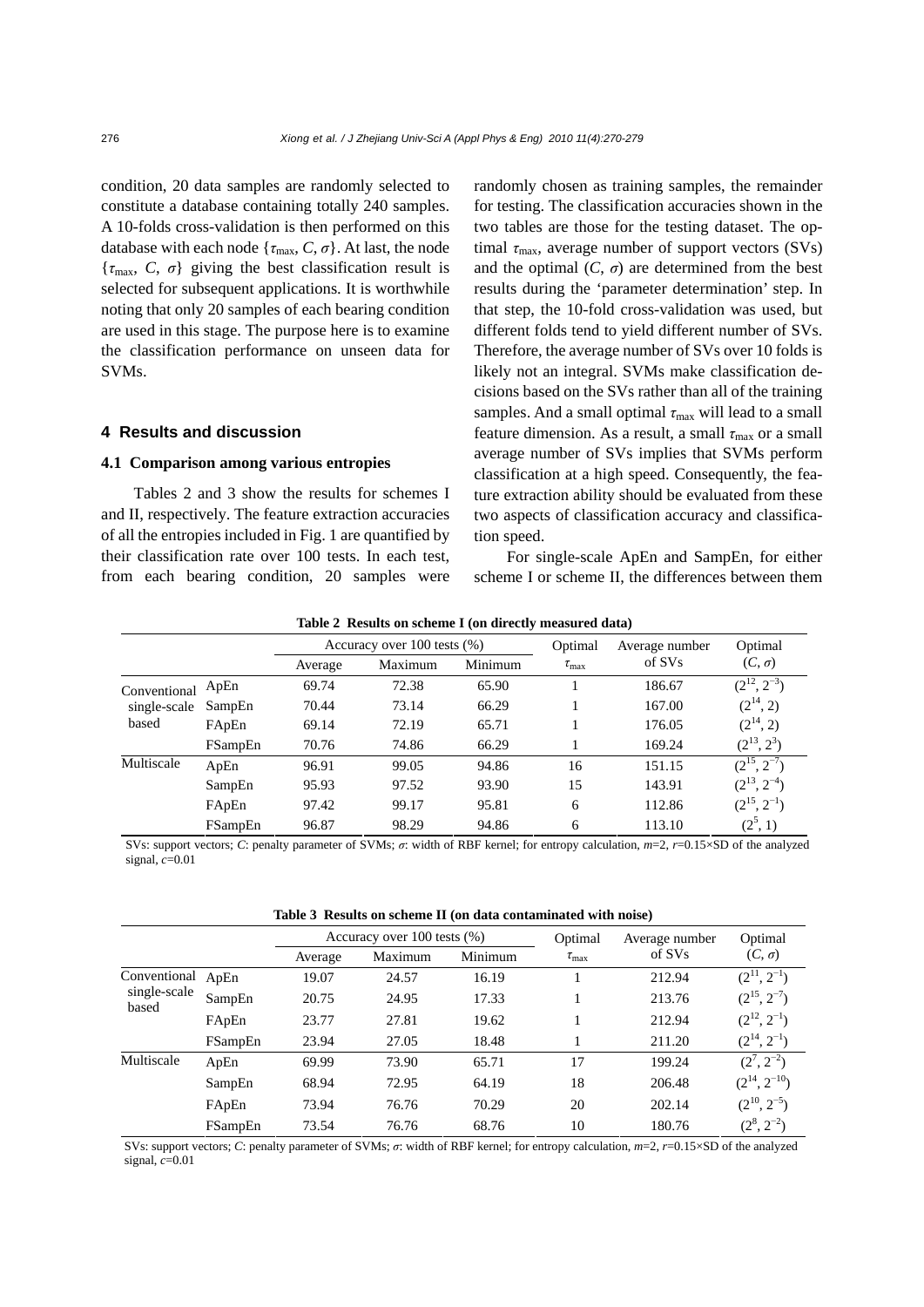with respect to the accuracy and the average number of SVs are negligible. This may be due to the fact that SampEn is a modification of ApEn aimed to relieve the bias in the estimation of ApEn. That is to say that the entropy estimated by SampEn is closer to the theoretical one than that by ApEn. Here they have been used for feature extraction rather than a precise entropy value, so the advantage of SampEn over ApEn is not manifest. This reason holds for the negligible difference between single-scale FApEn and FSampEn in both schemes.

It is evident from both schemes that multiscale entropies overwhelm single-scale ones. And in the case of scheme I, all the multiscale entropies have a very high accuracy. Nevertheless, multiscale FApEn and multiscale FSampEn lead to a small  $\tau_{\text{max}}$  and a small average number of SVs in comparison with multiscale ApEn and multiscale SampEn, indicating a faster implementation of classification. Therefore, multiscale FApEn and multiscale FSampEn outperform multiscale ApEn and multiscale SampEn in experimental scheme I.

For the data in the presence of noise, the accuracy, *τ*max and the average number of SVs all degrade detrimentally for all the entropies as shown in Table 3. Noise of various power levels makes the dataset distribute much more dispersedly, and thereby the classification becomes more difficult. The degradation of the single-scale entropies makes them no longer useful for diagnosis purpose. However, the relatively high accuracies of FApEn and FSampEn over those of ApEn and SampEn can still reveal the merit of the replacement of the Heaviside function by the proposed fuzzy membership function. The accuracies of multiscale FApEn and multiscale FSampEn are better than those of multiscale ApEn and multiscale SampEn with an improvement around 5%. In addition, multiscale FSampEn has a smaller  $\tau_{\text{max}}$  and a smaller average number of SVs than multiscale FApEn. Hence, multiscale FSampEn is the best feature vector in scheme II where laboratory data are intentionally added with noise.

## **4.2 Comparison with time domain features**

Statistical features in time domain are deemed to be able to extract plenty of information due to the fact that they do not transform the data into other domain like frequency or time-frequency domain, thus without information loss. There are many applications of these features in vibration signal processing (Nguyen *et al.*, 2008). The statistical features are used here for comparison purpose, the features including root mean square (RMS), skewness, kurtosis and maximum value (Max). The RMS and Max can indicate fault severity, while the skewness and kurtosis are able to identify the impulses induced by bearing fault generated shocks. As signal conditioner/amplifier variable gain, speed and load variations and other factors affect the measured signals, a preprocessing is carried out by dividing the signals by their SD (Fan *et al.*, 2007).

Table 4 shows the results of these time domain features on the dataset of the aforementioned scheme I and scheme II. It can be seen that for both schemes, either the accuracy or the numbers of SVs is inferior to that using multiscale FSampEn. This may be due to the fact that these statistical features do not take into account the nonlinearity of the underlying systems. It is also found that the results would be improved significantly if without the preprocessing, but these features will then become sensitive to the machinery working conditions like speeds and loads, as well as the signal acquisition device settings. In addition, a similar preprocessing was conducted in all the above mentioned entropies.

**Table 4 Results of statistical features in the time domain**

|        |       | Accuracy over 100 tests (%) Average |       |                                |                           |
|--------|-------|-------------------------------------|-------|--------------------------------|---------------------------|
| Scheme |       | Average Maximum Minimum             |       | number $(C, \sigma)$<br>of SVs |                           |
|        | 75.64 | 80.19                               | 69.9  |                                | 143.25 $(2^{15}, 2^{-4})$ |
|        | 52.48 | 57.14                               | 47.05 |                                | 195.37 $(2^{14}, 2^{-5})$ |
|        |       |                                     |       |                                |                           |

 SVs: support vectors; *C*: penalty parameter of SVMs; *σ*: width of RBF kernel

## **5 Conclusion**

In this paper, FSampEn is developed by formulating a fuzzy membership function with a physical meaning. Moreover, multiscale ApEn, multiscale FApEn and multiscale FSampEn are put forward.

The feature extraction ability of all those entropies were validated and compared by two experiment schemes. Scheme I deals with the directly measured data, while scheme II concerns the data tainted with noise. Experimental results demonstrate that multiscale entropies are absolutely superior to single-scale ones in both schemes. And multiscale fuzzy entropies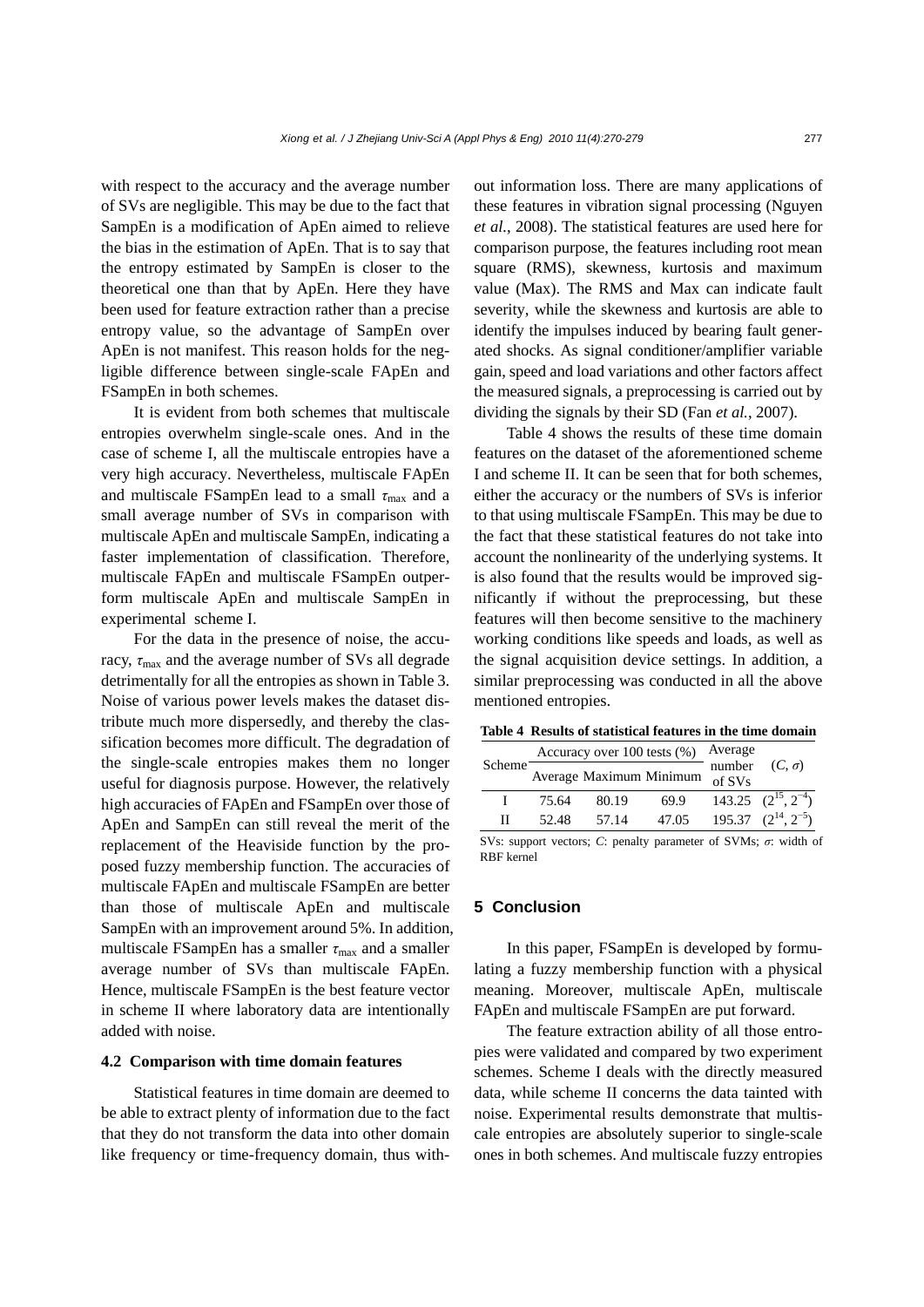(multiscale FApEn and FSampEn) outperform multiscale ApEn and multiscale SampEn. Moreover, multiscale FSampEn is advantageous over multiscale FApEn in terms of optimal  $\tau_{\text{max}}$  and average number of SVs, especially in the case of processing noise corrupted data. Comparison with the time domain features also supports the multiscale FSampEn. In conclusion, the proposed multiscale FSampEn provides a favorable feature extraction method with certain noise robustness in the context of bearing vibration signal processing.

#### **References**

- Abbasion, S., Rafsanjani, A., Farshidianfar, A., Irani, N., 2007. Rolling element bearings multi-fault classification based on the wavelet denoising and support vector machine. *Mechanical Systems and Signal Processing*, **21**(7): 2933-2945. [doi:10.1016/j.ymssp.2007.02.003]
- Chen, W., Wang, Z., Ren, X., 2006. Characterization of surface EMG signals using improved approximate entropy. *Journal of Zhejiang University-SCIENCE B*, **7**(10):844-848. [doi:10.1631/jzus.2006.B0844]
- Chen, W., Zhuang, J., Yu, W., Wang, Z., 2009. Measuring complexity using FuzzyEn, ApEn, and SampEn. *Medical Engineering & Physics*, **31**(1):61-68. [doi:10.1016/j. medengphy.2008.04.005]
- Costa, M., Goldberger, A.L., Peng, C.K., 2002. Multiscale entropy analysis of complex physiologic time series. *Physical Review Letters*, **89**(6):068102. [doi:10.1103/ PhysRevLett.89.068102]
- Costa, M., Goldberger, A.L., Peng, C.K., 2005. Multiscale entropy analysis of biological signals. *Physical Review E*, **71**(2):021906. [doi:10.1103/PhysRevE.71.021906]
- Escudero, J., Abasolo, D., Hornero, R., Espino, P., Lopez, M., 2006. Analysis of electroencephalograms in Alzheimer's disease patients with multiscale entropy. *Physiological Measurement*, **27**(11):1091-1106. [doi:10.1088/0967- 3334/27/11/004]
- Fan, X.F., Liang, M., Yeap, T.H., Kind, B., 2007. A joint wavelet lifting and independent component analysis approach to fault detection of rolling element bearings. *Smart Materials & Structures*, **16**(5):1973-1987. [doi:10.1088/0964-1726/16/5/056]
- Hsu, C., Chang, C., Lin, C., 2009. A Practical Guide to Support Vector Classification. Available from http://www. csie.ntu.edu.tw/~cjlin/papers/guide/guide.pdf [Accessed on May 20, 2009].
- Hu, Z., Cai, Y., Li, Y., Xu, X., 2005. Data fusion for fault diagnosis using multi-class Support Vector Machines. *Journal of Zhejiang University-SCIENCE A*, **6**(10):1030-1039. [doi:10.1631/jzus.2005.A1030]
- Jiang, J.D., Chen, J., Qu, L.S., 1999. The application of correlation dimension in gearbox condition monitoring. *Journal of Sound and Vibration*, **223**(4):529-541. [doi:10.1006/jsvi.1998.2161]
- Jiang, Z., Fu, H.G., Li, L.J., 2005. Support Vector Machine for mechanical faults classification. *Journal of Zhejiang University-SCIENCE A*, **6**(5):433-439. [doi:10.1631/jzus. 2005.A0433]
- Kaffashi, F., Foglyano, R., Wilson, C.G., Loparo, K.A., 2008. The effect of time delay on Approximate & Sample Entropy calculations. *Physica D Nonlinear Phenomena*, **237**(23):3069-3074. [doi:10.1016/j.physd.200 8.06.005]
- Li, Z.W., Zhang, Y.K., 2008. Multi-scale entropy analysis of Mississippi river flow. *Stochastic Environmental Research and Risk Assessment*, **22**(4):507-512. [doi:10.1007/s00477-007-0161-y]
- Li, Z.Y., Wu, W.L., 2008. Classification of power quality combined disturbances based on phase space reconstruction and support vector machines. *Journal of Zhejiang University-SCIENCE A*, **9**(2):173-181. [doi:10.1631/ jzus.A071261]
- Liao, F.Y., Wang, J., He, P., 2008. Multi-resolution entropy analysis of gait symmetry in neurological degenerative diseases and amyotrophic lateral sclerosis. *Medical Engineering & Physics*, **30**(3):299-310. [doi:10.1016/j. medengphy.2007.04.014]
- Logan, D., Mathew, J., 1996. Using the correlation dimension for vibration fault diagnosis of rolling element bearing-I. basic concepts. *Mechanical Systems and Signal Processing,* **10**(3):241-250. [doi:10.1006/mssp.1996.0018]
- Loparo, K.A., 2005. Bearing Vibration Data: Case Western Reserve University Bearing Data Center Website. Available from http://www.eecs.case.edu/laboratory/ bearing/welcome\_overview.htm [Accessed on June 23, 2008].
- Lou, X.S., Loparo, K.A., 2004. Bearing fault diagnosis based on wavelet transform and fuzzy inference. *Mechanical Systems and Signal Processing*, **18**(5):1077-1095. [doi:10.1016/S0888-3270(03)00077-3]
- Nguyen, N.T., Lee, H.H., Kwon, J.M., 2008. Optimal feature selection using genetic algorithm for mechanical fault detection of induction motor. *Journal of Mechanical Science and Technology*, **22**(3):490-496. [doi:10.1007/ s12206-007-1036-3]
- Pincus, S.M., 1991. Approximate entropy as a measure of system complexity. *Proceedings of the National Academy of Sciences USA*, **88**(6):2297-2301. [doi:10.1073/ pnas.88.6.2297]
- Richman, J.S., Moorman, J.R., 2000. Physiological time-series analysis using approximate entropy and sample entropy. *American Journal of Physiology-Heart and Circulatory Physiology*, **278**(6):H2039-H2049.
- Wang, J., Ma, Q.L., 2008. Multiscale entropy based study of the pathological time series. *Chinese Physics B*, **17**(12):4424-4427. [doi:10.1088/1674-1056/17/12/015]
- Wang, W.J., Chen, J., Wu, X.K., Wu, Z.T., 2001. The application of some non-linear methods in rotating machinery fault diagnosis. *Mechanical Systems and Signal Processing*, **15**(4):697-705. [doi:10.1006/mssp.2000.1316]
- Widodo, A., Yang, B.S., 2008. Wavelet support vector machine for induction machine fault diagnosis based on